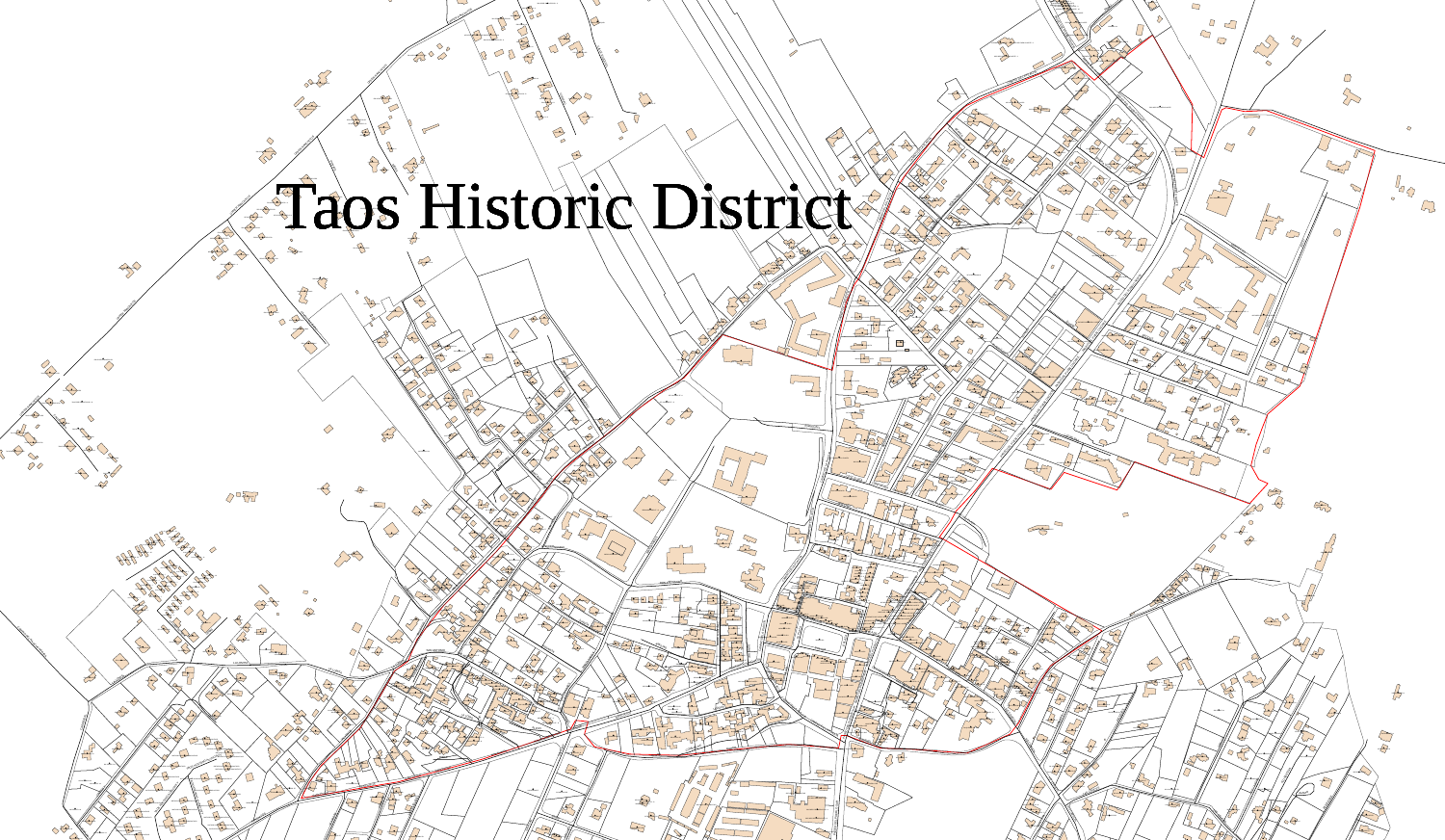## **Quick Start Guide Town of Taos Historic Buildings Geodatabase**

The Town of Taos Historic Buildings Geodatabase (a map-connected database) is a comprehensive collection of all data collected for our historic buildings in the last 30 years or so. The data, mostly architectural surveys and photos, was originally stored on hand-written HCPI (Historic Cultural Preservation Inventory) forms in 1981, 1996, 2004, 2005, and 2006. This information for each of our almost 500 historic buildings is now available for download to the public, in the form of PDF (Portable Document Format) files. We use a new form of PDF, called a GeoPDF, which allows you to use many of the tools used in **GIS** (Geographic Information Systems) to explore a map and link to related documents. To use the application, you will need Adobe Reader (a free download here) or Adobe Acrobat, version 6.0 or higher, installed on your computer. You will also need approximately 1 MB per building to download and save the files to your hard drive, preferably in a separate directory.

Start the Town of Taos Historic Buildings Geodatabase by downloading and storing master GeoPDF map in a separate directory of your choosing. Then navigate to this file and double-click it to open it inside Adobe Reader or Acrobat. You will see a map of downtown Taos, 'zoomed out' to show all of the Historic Overlay Zone and surrounding areas. To find a specific building to research, you will need to familiarize yourself with several basic tools inside Adobe Reader **– zoom, pan, select, hyperlink, object data**, and **search**. You will also want to become familiar with the **pages, layers, and object data** in the document.

In Adobe Reader 8.0, these basic tools are found on the Tools menu. In versions 6 and 7, they are on the toolbar at the top of the page. There are actually several forms of the zoom tool, including **plus and minus 'buttons'** to zoom the the entire page in or out and a **marquee zoom** tool, which looks like a magnifying glass with a plus or minus sign inside it. It allows you to draw a rectangle around an area by clicking and dragging your mouse. You will then 'zoom' to the enclosed area. There is also a **dynamic zoom** tool, a magnifying glass with up and down arrows inside it, which allows you to use the scroll wheel on the mouse to zoom in and out without moving your mouse cursor. Regardless of the zoom method used, at a certain level of zoom (300+), you will be able to see the names of streets, addresses, parcel lines, building outlines, and other data. This zooming process is necessary to locate the desired building.

The **pan** tool looks like a gloved hand, and allows you to click and drag the entire map in any direction (assuming you are zoomed in to some degree.) This is very natural way to navigate around the map, assuming you are zoomed in to a level suitable to see street names and addresses. The **pan** tools is much easier to use than the scroll bars usually used to move around documents.

The **select** tool looks like an arrow, and is use to select or highlight certain elements on the page, by clicking and dragging. It is also the default or most commonly used tool. In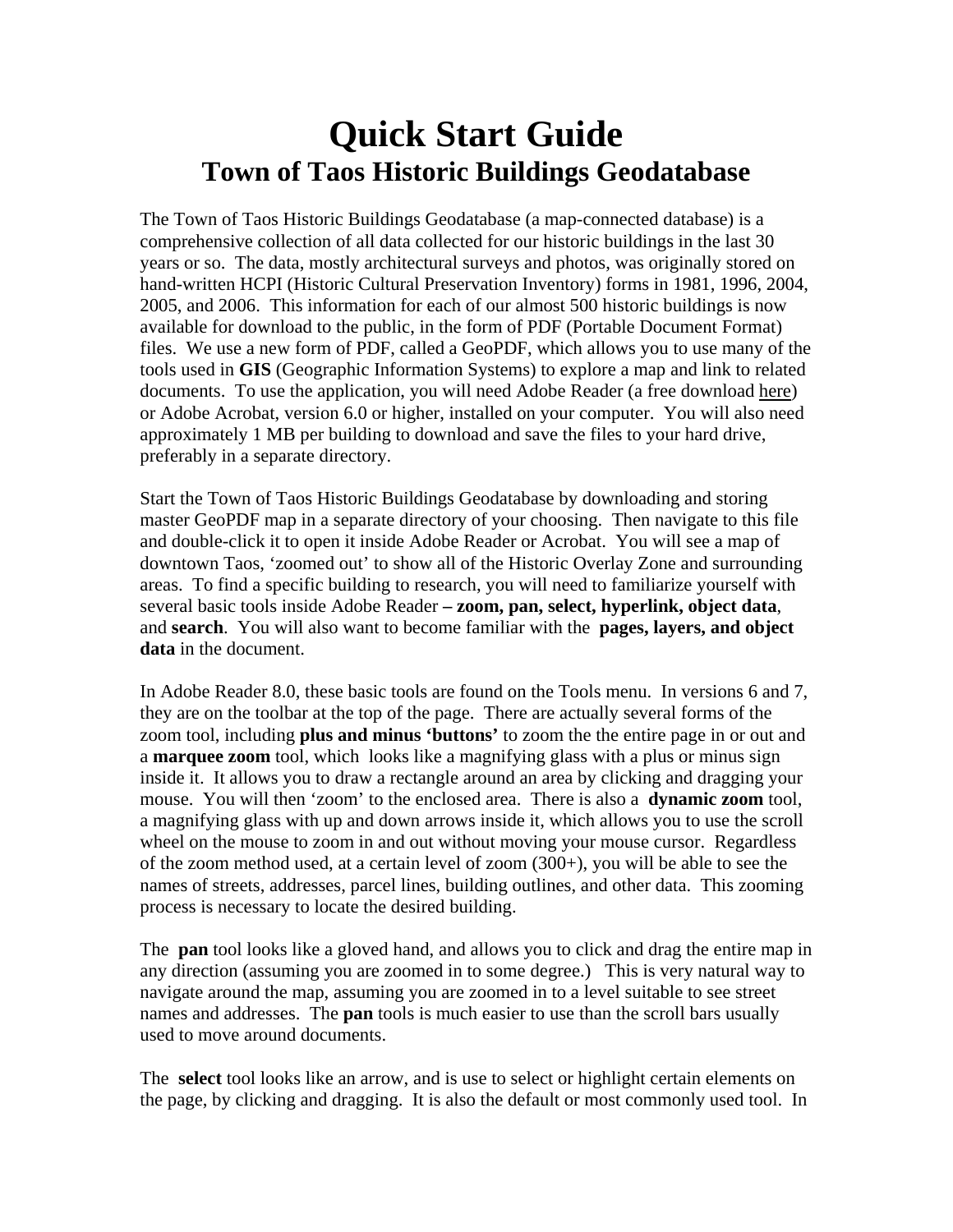general, the **select** tool is used to copy text or images for pasting into other applications. All information in our GeoPDF is public information and may be used freely for personal use.

The **hyperlink** tool is not really a separate tool, but a way of displaying a link to related documents. Note in our GeoPDF that, regardless of the tool you are currently using, when you float the cursor over a hyperlinked address, the cursor changes to a **gloved hand with the index finger pointing up**. This is a signal that there is a document linked to this address, which will contain the architectural surveys mentioned above. Clicking on the address will then ask you if you would like to open or save the related PDF. Generally, if you think you would like to view the information more than once, download the building PDF then double-click to open it. If you are simply browsing around or disk space is tight, just allow the PDFs to load into memory. Regardless, you can **get back to the starting GeoPDF** by either clicking on the BACK button on your browser, or by pressing <ALT><LEFT ARROW> if you are looking at PDFs stored on your hard drive, not connected to the Internet. Please note that not all addresses have hyperlinks, because not all are historic buildings or have been surveyed. However, all addresses, buildings, parcels and streets have object data attached to them.

The **object data** tool is also found on the Tools menu in Adobe Reader 8.0, or on the toolbar in versions 6 and 7. It looks like a red rectangle with a crosshair and a blue circle with an 'i' symbol inside. This tool allows you to click on an object on the map and display related data in a window on the left side of the screen. We have tried to present the most relevant data for each item, without over-inflating the size of the initial map. More information is available on the related PDFs by clicking on the available hyperlinks.

The **search** tool allows you to enter a search term in a box and 'zoom and pan' to one or more matches for the information. If only one match is found, the map will move to center that item and display its information in the bottom left side of the screen. If there is more than one match, it will display them at the bottom left of the screen and you can double-click on each one in turn to locate them, display object data, of click the hyper link (if available) for more information.

Each type of information is contained in a data 'layer' that can be turned on or off by clicking on the **layers** tab on the left side of the screen. Sometimes it is easier to visualize, search for items, or hyperlink to related documents with some layers turned off.

Each document also has 'thumbnails' of each page available by clicking on the **pages** tab on the left of the screen. This is very useful to get an overall look at the layout of each page, including relevant photos, and quickly navigate to them.